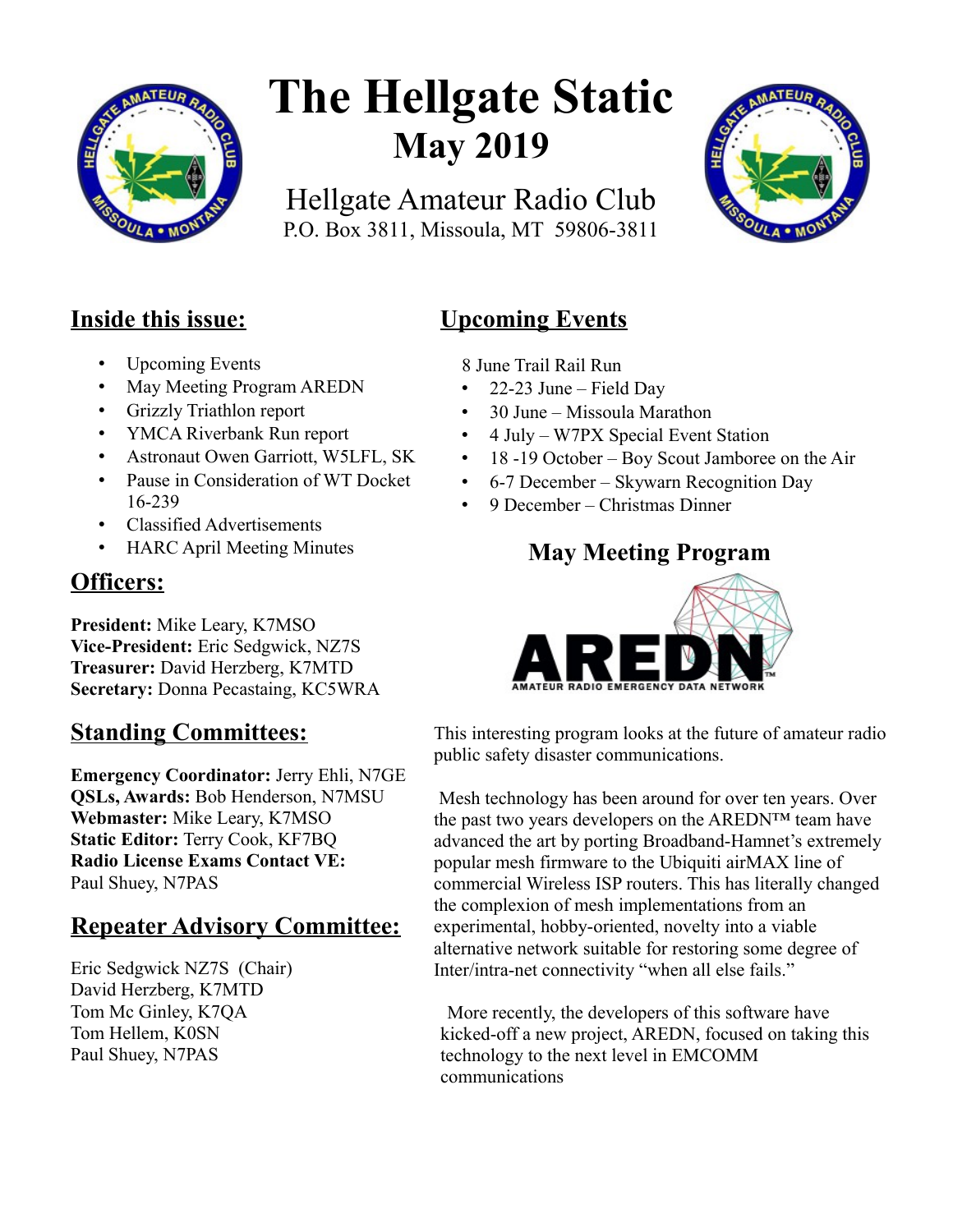

Mike K7MSO chilling at net control



## **Grizzly Triathlon**

HARC members where once again invited to help with the Grizzly Triathlon at locations scattered across Hellgate Canyon, from the University area to almost near the Bonner Truck Stop. There were 236 participants this year, down 20% from last year's event. Heat one started swimming in the Grizzly Pool at 8:00 a.m. and the last runner finished around 12:45 p.m.

No injuries were reported to HARC net control, which is unusual for this event. Only one flat tire was reported, but the rider apparently fixed it and continued on.

A sufficient number of HARC members (7) volunteered to cover the run. HARC volunteers got together at Five Guys for hamburgers, fries, lots of conversations and laughter. Many thanks go to Bryce KI7LMV, Bryce AF7RQ, Terry KF7BQ, Jerry N7GE, Rich K7QNZ, David KB1BED, and Mike K7MSO.

#### **YMCA Riverbank Run**

Eight HARC volunteers were invited to help with the 47th Annual YMCA Riverbank Run. The 10k started at 9:00 a.m., and the last event, the 1 mile Fun Run, finished around 12:00 p.m. Bryce AF7RQ attached trackers to the Ski Patrol bikes and the Tail-End-Charlie bike so that net control could get a better picture of the event.

No safety issues were reported to net control and some of the ham volunteers met afterwards at Bridge Pizza on South Brooks for some eyeball QSOs and much deserved pizza! Many thanks to Vick K7VK, Bryce KI7LMV, Bryce AF7RQ, Donna KC5WRA, Eric NZ7S, Wyatt KJ7FON, Rich K7QNZ and Mike K7MSO.

#### **New area DMR Repeaters**

Several area DMR repeaters are now listed on the DMR-Montana website.

**Stevensville, MT** KD7HP 449.425 MHz, offset -5MHz DMR Admission: Color code 1 DMR ID: 310875

**Mac Donald Pass Site VHF DMR** WR7HLN

147.1 MHz, plus 600 KHz offset DMR admission: Color Code 1 DMR Radio ID: 310264

Additionally, a 70cm DMR repeater is in the works for the Great Falls area. The Mac Pass Repeater Group expects to have it in operation late this Summer.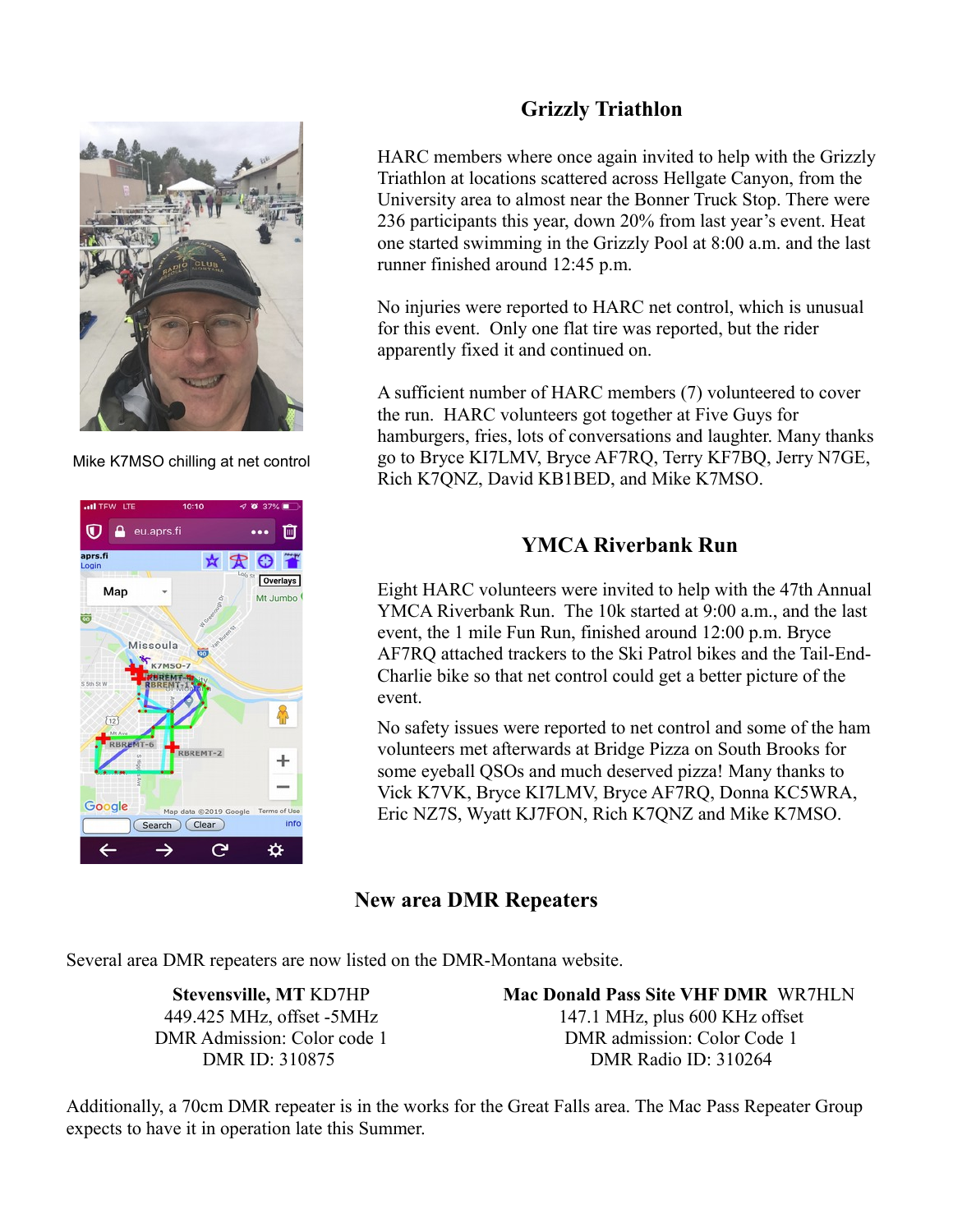#### **Amateur Radio in Space Pioneer Astronaut Owen Garriott, W5LFL, SK**

04/15/2019 The US astronaut who pioneered the use of Amateur Radio to make contacts from space — Owen K. Garriott, W5LFL — died April 15 at his home in Huntsville, Alabama. He was 88. Garriott's ham radio activity ushered in the formal establishment of Amateur Radio in space, first as SAREX — the Shuttle Amateur Radio Experiment, and later as ARISS — Amateur Radio on the International Space Station.

"Owen Garriott was a good friend and an incredible astronaut," fellow astronaut Buzz Aldrin tweeted. "I have a great sadness as I learn of his passing today. Godspeed Owen."

An Oklahoma native, Garriott — an electrical engineer — spent 2 months aboard the *Skylab* space station in 1973 and 10 days aboard *Spacelab-1* during a 1983 Space Shuttle *Columbia* mission. It was during the latter mission that Garriott thrilled radio amateurs around the world by making the first contacts from space. Thousands of hams listened on 2-meter FM, hoping to hear him or to make a contact. Garriott ended up working stations around the globe, among them such notables as the late King Hussein, JY1, of Jordan, and the late US Senator Barry Goldwater, K7UGA. He also made the first CW contact from space. Garriott called hamming from space "a pleasant pastime."

"I managed to do it in my off-duty hours, and it was a pleasure to get involved in it and to talk with people who are as interested in space as the 100,000 hams on the ground seemed to be," he said in an interview published in the February 1984 edition of *QST*. "So, it was just a pleasant experience, the hamming in particular, all the way around."

Although Garriott had planned to operate on ham radio during his 10 days in space, no special provisions were made on board the spacecraft in terms of equipment — unlike the situation today on the International Space Station. Garriott simply used a hand-held transceiver with its antenna in the window of Spacelab-1. His first pass was down the US West Coast.

"As I approached the US, I began to hear stations that were trying to reach me," he told *QST*. "On my very first CQ, there were plenty of stations responding." His first contact was with Lance Collister, WA1JXN, in Montana.

ARISS ARRL Representative Rosalie White, K1STO, met Garriott when he attended Hamvention, "both times, sitting next to him at Hamvention dinner banquets," she recounted. "Once when he was a Special Achievement Award winner, and once with him and [his son] Richard when Richard won the 2009 Special Achievement Award. Owen was unassuming, very smart, kind, and up to date on the latest technology." Garriott shared a Hamvention Special Achievement Award in 2002 with fellow Amateur Radio astronaut Tony England, W0ORE.

Richard Garriott, W5KWQ, was a private space traveler to the ISS, flown there by the Russian Federal Space Agency, and he also carried ham radio into space.

#### **FCC Agrees to 90-Day Pause in Consideration of WT Docket 16-239**

It has been almost six years since the ARRL requested the FCC to consider changes to the Amateur digital rules in 11-708 and almost three years since the ARRL filed comments in the resultant proceeding, identified by the FCC as 16-239.

The Commission's proposed changes differed from the ARRL's initial filing and caused the ARRL to be concerned about possible interference to current users resulting from the deletion of the ARRL's requested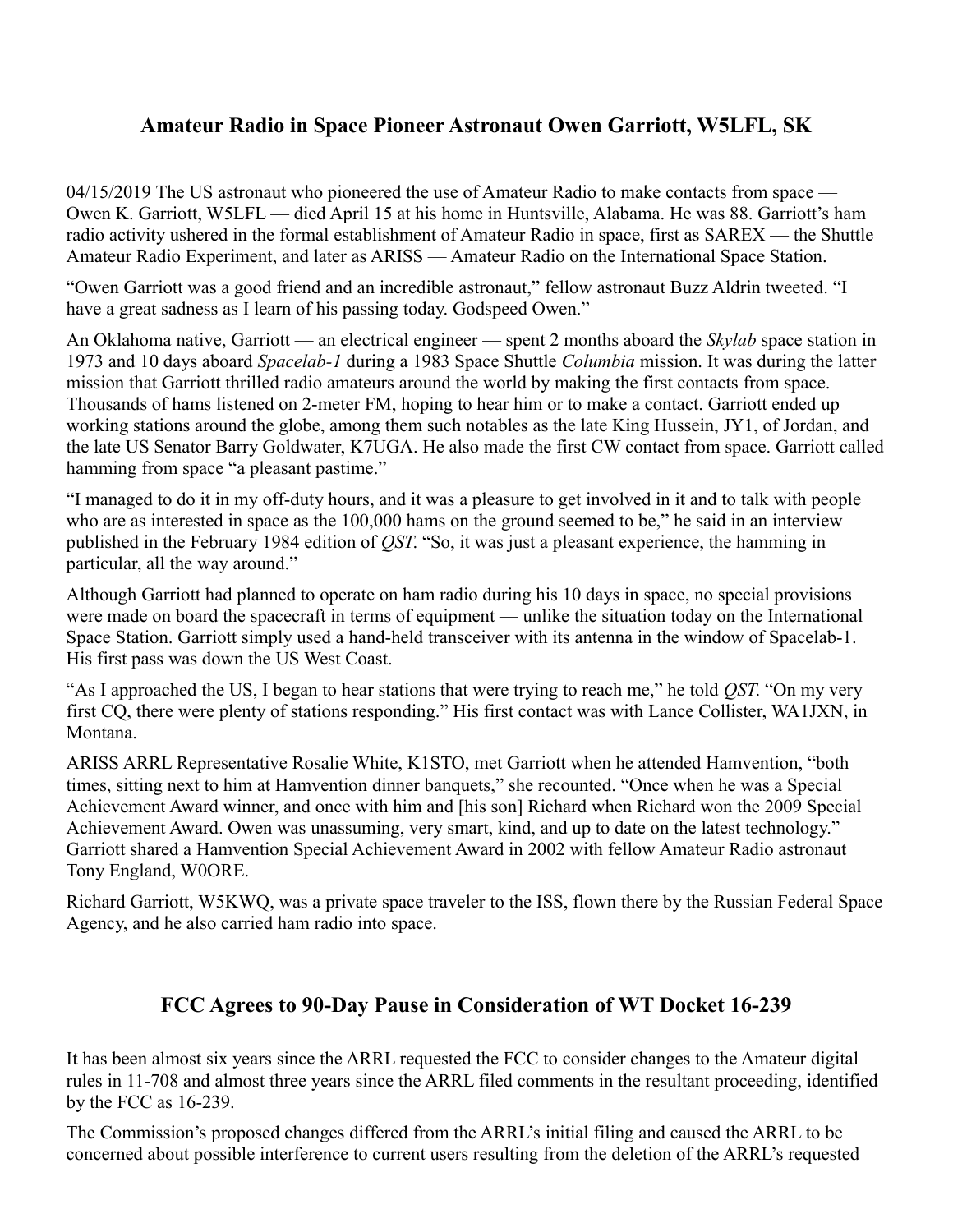2.8 MHz bandwidth limitation. Due to those concerns the League filed comments with the FCC opposing the deletion of the requested bandwidth.

Since the ARRL's initial filing many individuals and groups have commented to the FCC and publicly regarding issues and potential consequences they passionately believe are implicated by the FCC's proposals embodied in 16-239/11-708.

 Additionally, in the six years since the initial filing of 11-708 new information has been presented by individuals and groups who support and oppose the FCC's proposed adoption of 16-239.

Due to the time that has elapsed since the ARRL's initial digital rules change request, the new information that has become available and the extent of both support and opposition to the proposed rules change, the ARRL asked the FCC to grant a delay in its consideration of the proposed rules change to provide the League the opportunity to clarify the issues and determine whether a consensus can be reached on some or all of the issues raised by the FCC's proceeding.

At the League's request, the FCC Staff has agreed to a 90-day pause in the consideration of WT Docket 16- 239.

The FCC in WT Docket 16-239 proposed to revise the Part 97 rules to eliminate current baud rate limitations for data emissions, consistent with ARRL's *Petition*, but declined to propose a bandwidth limitation for MF and HF digital to replace current baud rate limitations. ARRL had asked the FCC to delete the symbol rate limits in §97.307(f) and replace them with a maximum bandwidth for data emissions of 2.8 kHz on amateur frequencies below 29.7 MHz.

### **Classified Advertisements**

#### **Collins HF 80xx** Equipment for Sale

Selling Vietnam war era portable radio set container contents.

Included are two each: HF8054A receiver, HF-8014A transmitter, HF-8064B preselector, HF-8023 1 KW solid state amplifier, HF 8032 power supply, HF 8040A antenna coupler. One each items: power control panel, jack field plug panel, monitor/switching panel, VOX/Control/Modem panel. set of 6 manuals.

Two antenna coupler control cables and other stuff are included

All transmitter and receiver functions and frequency selection can be controlled through an RS-232 port. I used a laptop computer and it worked great! The control codes are in the included manual set. The HF-8032 amplifier power supplies are for 3 phase. They also work just fine on single phase. This equipment is in Missoula, MT.

If you are interested, please make an offer.

Call Dave at 406 543-73niner fiver K7PGY